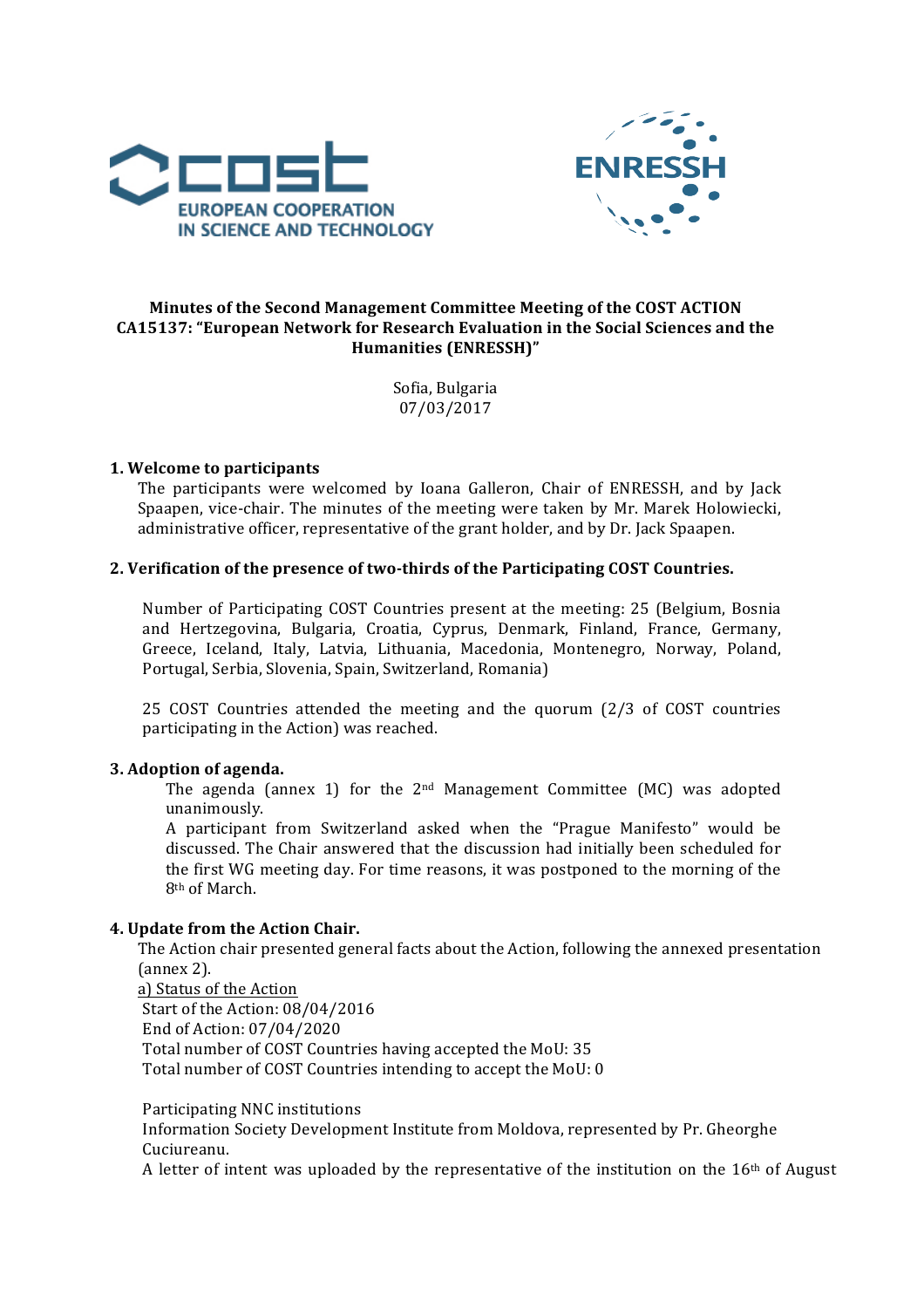2016. A MC Written procedure, approval procedure, was notified to MC members on the 23rd of August 2016. In the absence of any objections, the approval of Moldova's participation was validated on the 1<sup>st</sup> of September 2016.

However, the chair observes that the cooperation has not fructified yet, due maybe to political changes in Moldova.

International cooperation

1. ITESO University (Universidad Jesuita de Guadalajara, Mexico), represented by Mrs. Catalina Morfin Lopez Letter of intent : 22nd of August 2016 MC written procedure started : 21st of October 2016 Participation approved on : 29th of October 2016

2. Centre for Research on Evaluation, Science and Technology, Stellenbosch University (South Africa) represented by Mr. Nelius Boshoff Letter of intent : 23rd of August 2016 MC written procedure started : 14th of October 2016 Participation approved on : 29th of October 2016 Cooperation with CREST is active; the representative of the institution attended the WG meeting in Sofia, and actively engaged in activities of all WGs.

b) STSM See presentation by Dr. Mimi Urbanc (annex 3).

c) Promotion of gender balance and early career investigators.

The Action presents a good balance in terms of gender and ECI, and has put into place several measures to preserve this balance. See slides  $7$  to  $9$  of the general presentation  ${\rm (annex 2)}$ .

d) Inclusiveness and excellence.

The Action seeks to involve members from all participating countries. However, some members have never manifested any interest in the activities of the network. Surveys launched by the four working groups receive, in general, answers from the same very active members. This is obviously less a matter of geographical origin (active members come as well from Eastern and Western countries, from Nordic and Southern countries), than a matter of personal willingness to contribute. Therefore, the steering committee proposes that participation to meetings to be prioritised towards members having actively participated in remote cooperation between the meetings. See slides 10 and 11 of the general presentation (annex 2).

#### **5.** Update from the Grant Holder: Action budget status.

The Action will probably underspend its budget, but this is to be linked to the fact that financing rules have been changed by the COST office during the first GP. As a consequence, the Grant Holder has not received the second instalment of the budget. Therefore, Adam Mickiewicz university had to advance the money for the meeting in Sofia, and also had to partly subsidise the previous meeting, in Prague. Considering its financial capacity, the steering committee was very cautious in accepting participants for Prague. However, all demands of participation have been accepted for Sofia. See slide 12.

#### **6. Follow up of MoU objectives: progress report from the working groups.**

WG 1 tasks and deliverables were presented by Dr. Michael Ochsner, leader of the WG. Six subgroups have been created, as well as one on the transversal issue of gender. He presented what has been done so far, the status of the deliverables and proposes a list of tasks to be done in GP2 (see slides 14 to 20 of the annex 2).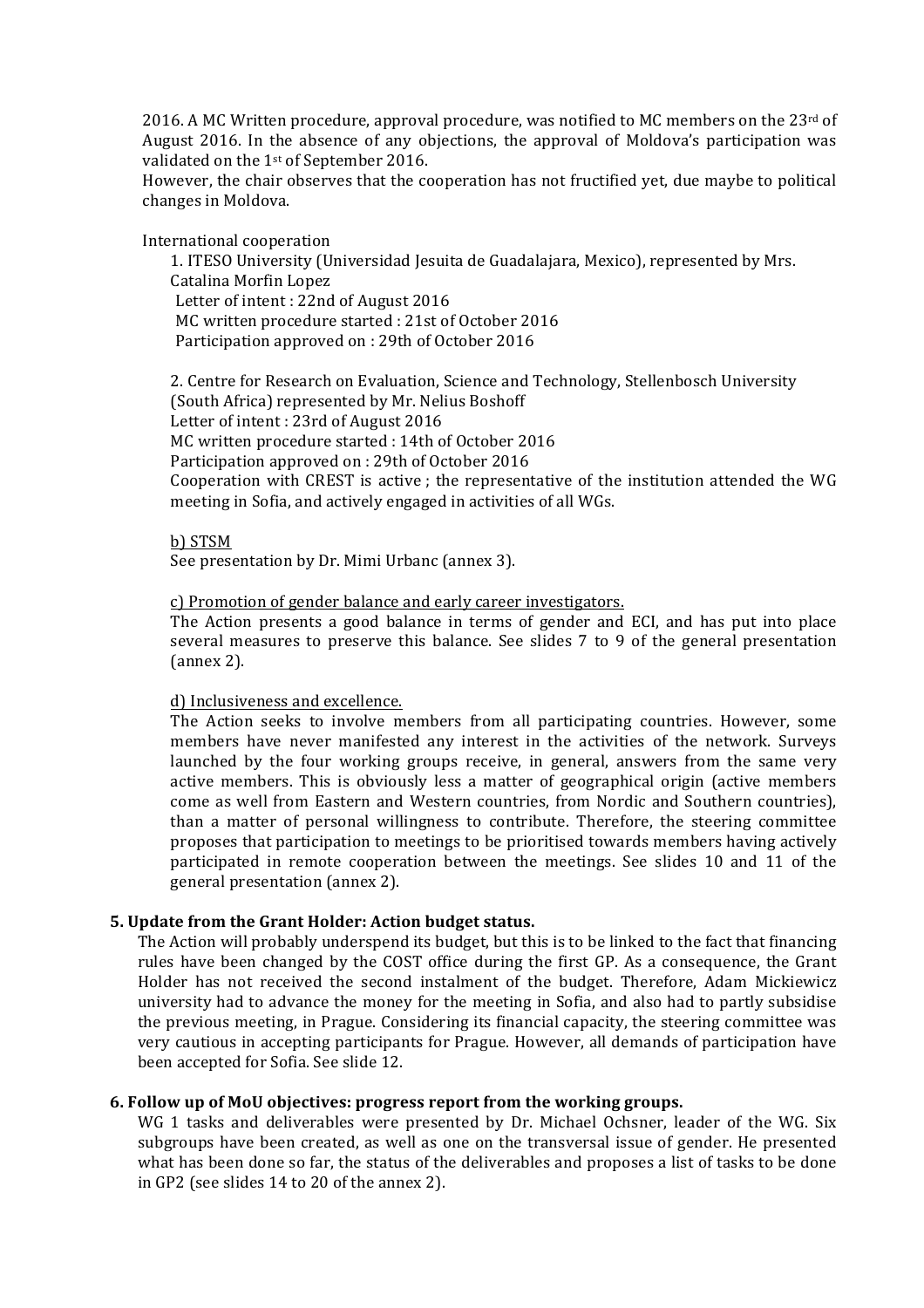WG 2 tasks and deliverables were presented by the Chair of the Action, in the absence of the leader of WG2, who was unable to attend the meeting. The WG has attained its objectives, articulated mainly around the creation, the diffusion and the analysis of a fiche for understanding "pathways to impact". This will feed in the report on "Synthetic typology of 'modes of SSH engagement", to be presented at the beginning of the second GP. (slides 20 to 25)

WG 3 achievements are presented by Dr. Tim Engels, WG leader. The group has expanded, especially with new members from Finland and Serbia. Activities and deliverables are on track, especially thanks to three very successful STSM, but also to the work of Linda Sile on the survey about databases covering SSH output. Exploitation of the survey is planned during the second GP, as well as other tasks. (slides 26 to 32).

WG4 was presented by Pr. Geoffrey Williams, its leader. This group, the smallest of the Action, has been very active: the website has been built, social media created, a press release conceived, then translated in 17 languages, several dissemination papers and blogs have been written. The group organised the first stakeholders' conference in Prague, a very successful conference, where the "Prague manifesto" concerning principles of SSH research evaluation was elaborated. More work is needed on this "manifesto", but this is a powerful document, a showcase of the know-how of the members of the Action. Also, the "who's who in SSH research evaluation" is an on-going task, the information provided is very variable and needs to be updated and completed. (slides 33 to 40)

A special interest group for ECI was created at the beginning of the Action. Its activities were presented by Dr. Jolanta Sinkuniene, its leader. The SIG involves participants from 18 countries, and defined its working plan (inexistent in the MoU). A survey is in preparation, concerning challenges for ECI in the context of SSH research evaluation specificities. (slides  $41$  to  $46$ )

At the end of the presentation, the MC organised a vote upon the monitoring progress report, to be submitted by the Chair of the Action on behalf of the MC committee. The progress report will be based on the presentations of WG leaders. In a lighter form, it has been already sent to all ENRESSH members, for completion.

*Resolution 1. The MC votes unanimously the submission of the progress report, and authorises the Chair to bring all needed modifications.* 

### **7. Scientific planning.**

a), c) and  $d$ )

The Chair reminded participants of the aims of the Action, then presented the goals for the second GP. These have been elaborated with the WG leaders, and respond to the actual state of the activities, as well as to the need to realise on time the deliverables promised in the MoU. The long-term planning of the activities was presented in the same time (before the presentation of the budget).

A participant asked if the proposed plan was not too ambitious: do we have enough capacity, especially if all members of ENRESSH do not pull with the expected weight? The Chair underlines again that the deliverables are all in the MoU, and that participants have accepted to work on these since their country signed the MoU.

*Resolution 2: The MC adopts the proposed working plan and authorises the MC Chair and steering committee to bring, if necessary, modifications to the WBP (corrections, additions, specifications* demanded by COST office). Unanimous approval

b) Action budget planning